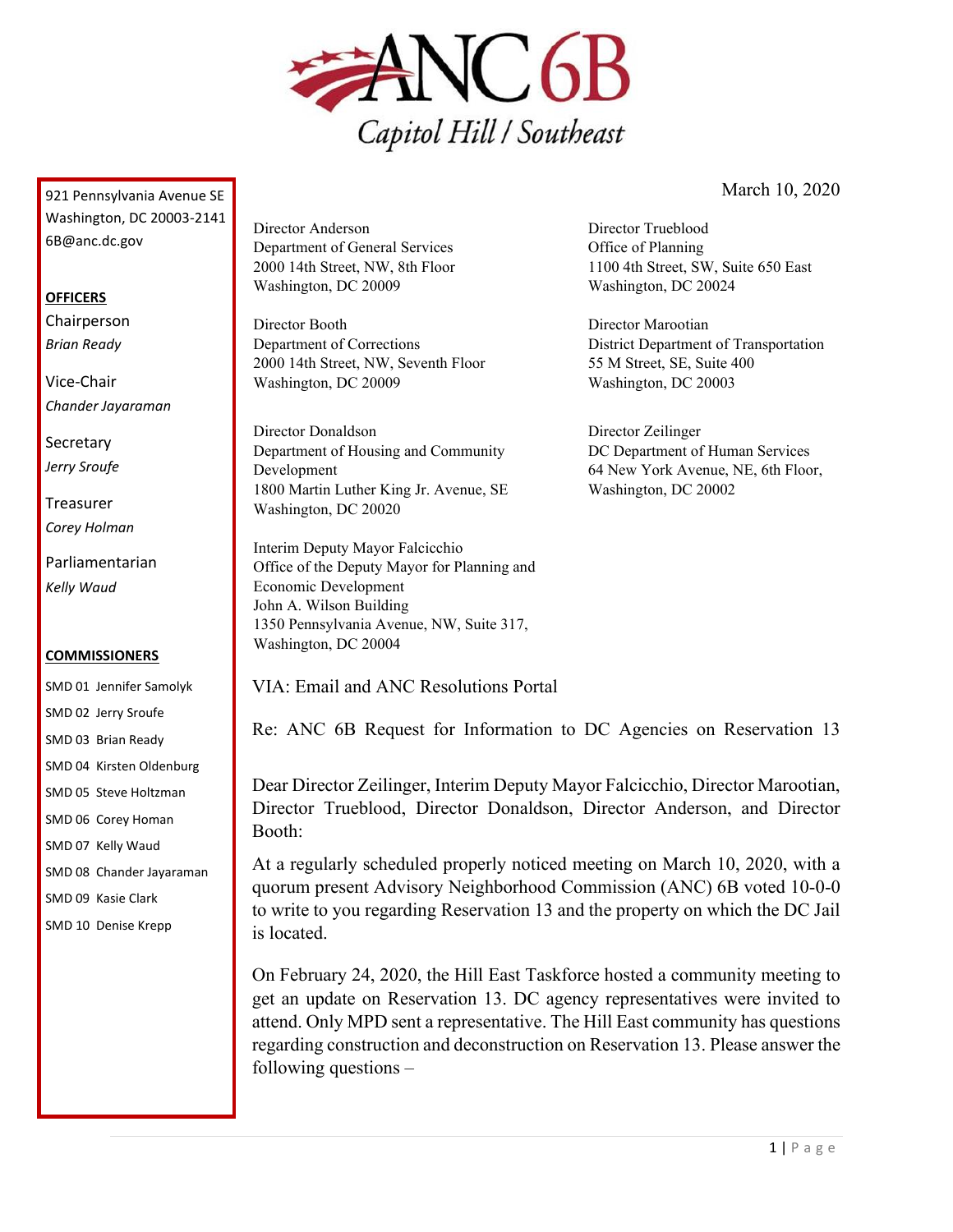

## **Buildings on Reservation 13 and the DC Jail**

Please provide a list of all structures currently on Reservation 13 and the status of these structures. Specifically, we'd like to know if these structures are currently operational, vacant, or status unknown. These structures included but are not limited to:

- CSOSA Building 12
- Archobald Hall
- Alcohol Treatment Facility
- Morgue
- Harriet Tubman Women's Shelter
- Drug Treatment Facility
- F-1 Parcel
- G-1 Parcel
- DC Jail
- DG General

Please provide a map of Reservation 13 and detailed information on how many acres of this land will be developed.

## **Construction and Demolition Schedule**

Please share the construction and demolition schedule for all buildings on Reservation 13. Please share how these plans relate to the current Comprehensive Plan.

#### **Financing**

Please share the city's plan to finance new and existing structures on Reservation 13. Additionally, please share the finance plans for the utilities and roadways that will be built on Reservation 13.

## **Retail**

Please let us know what retail will be added to the F-1 and G-1 parcels and when the retail operations will commence.

#### **Transportation Plan**

Please share the transportation plan for the property. This plan should reference all current and proposed roads.

## **Affordable Housing**

Does the city plan on building affordable housing on Reservation 13? If so, where and how much housing will be built.